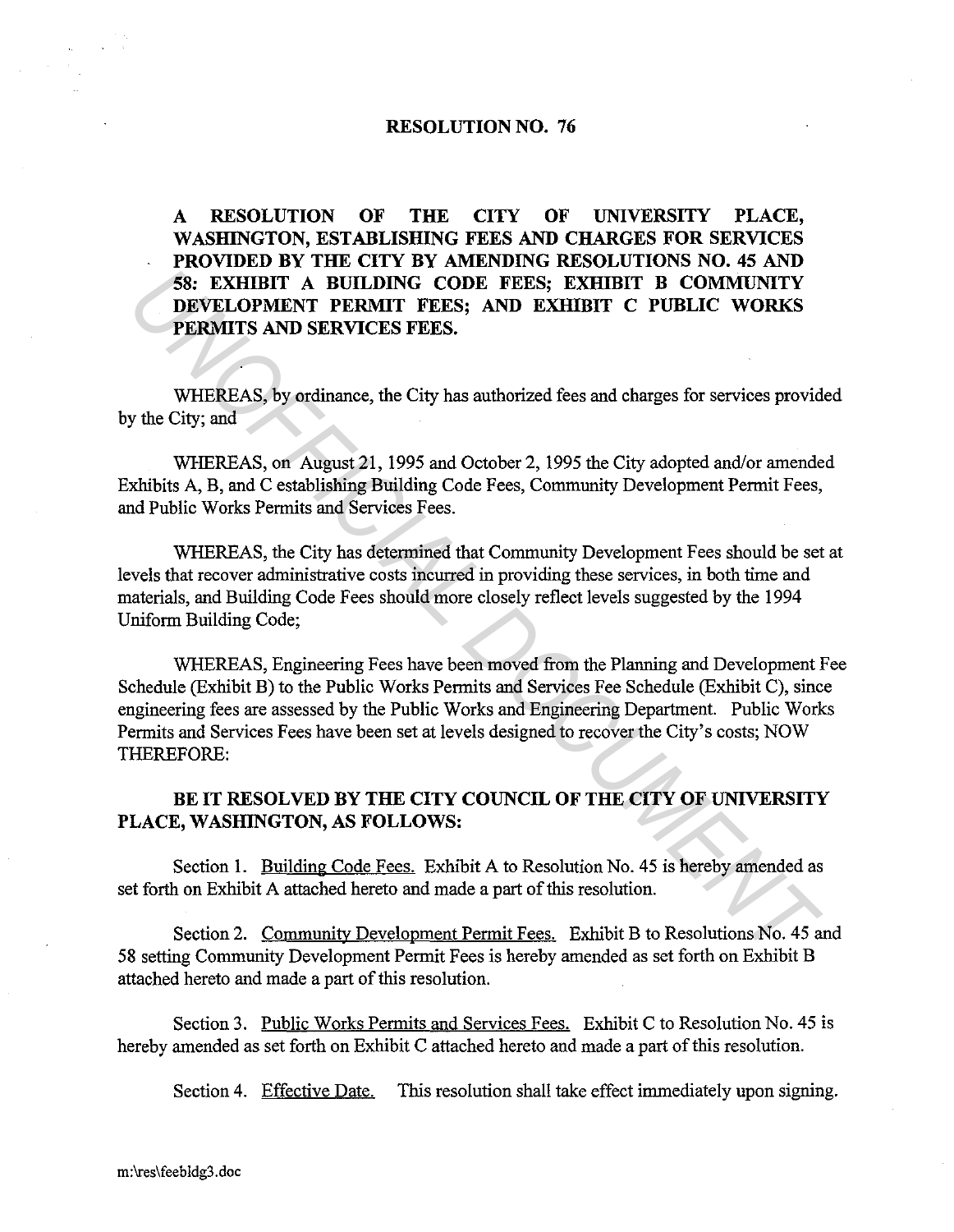# ADOPTED BY THE CITY COUNCIL' ON DECEMBER 20, 1995

ATTEST:

~4 ~ *h.n1·...,\_* \_,. WITHOUT Matthew, City Clerk<br>Matthew, City Clerk<br>Clay of Clerk<br>Clay of Clay of Clay of Clay of Clay of Clay of Clay of Clay of Clay of Clay of Clay of Clay of Clay of Clay of Clay of Clay of Clay of Clay of Clay of Clay of

Susan Matthew, City Clerk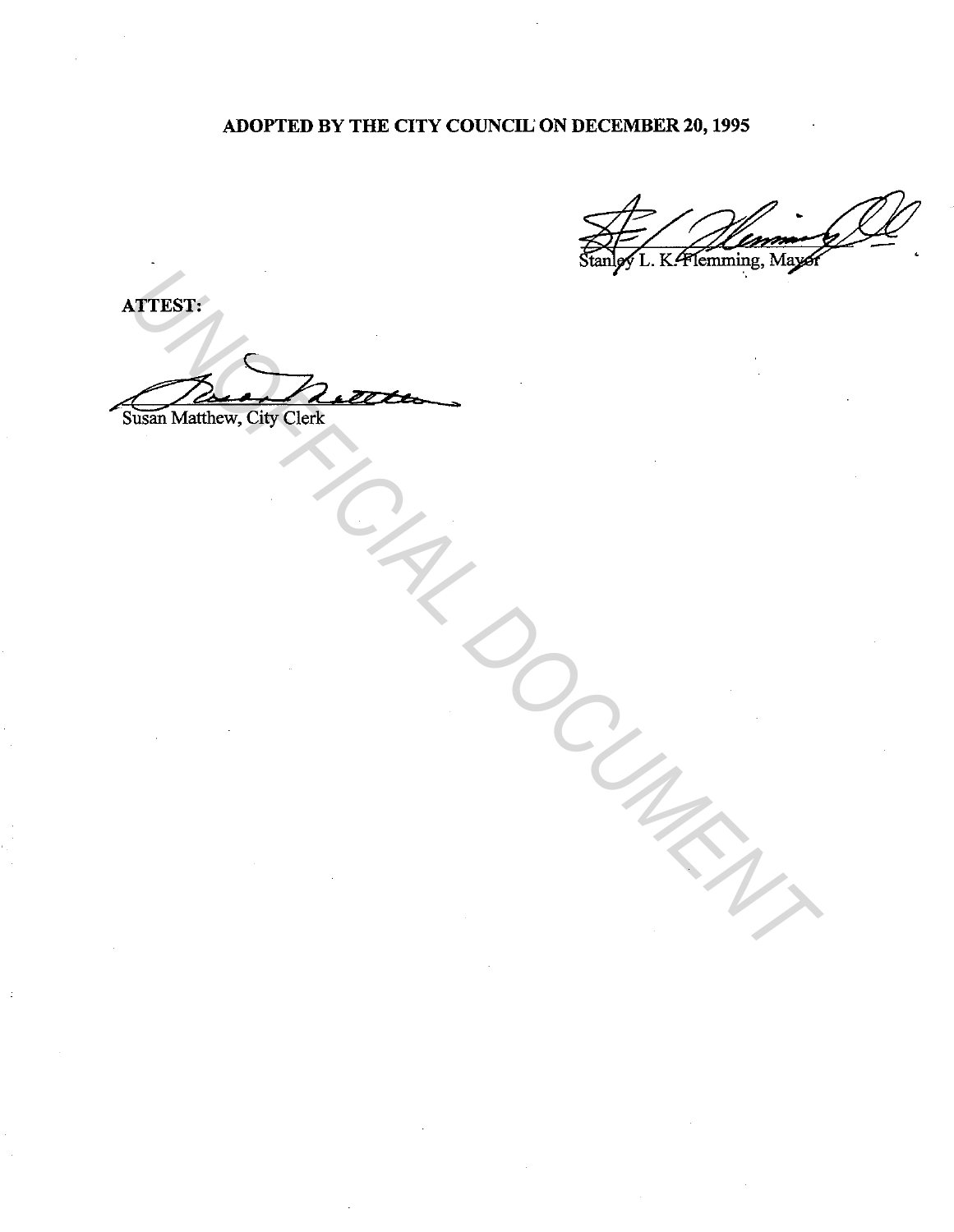## **EXHIBIT** "A" **RESOLUTION NO. 76**

#### **BUILDING CODE FEES**

The Building permit fees indicated in Table 1-A, Building Permit Fees, of the Uniform Building Code are amended to read as follows:

| Total Valuation**                                                                                                                                    | Fee                                                                                                                              |                  |
|------------------------------------------------------------------------------------------------------------------------------------------------------|----------------------------------------------------------------------------------------------------------------------------------|------------------|
| \$1.00 to \$500.                                                                                                                                     | \$21.00                                                                                                                          |                  |
| \$501 to \$2,000.                                                                                                                                    | \$21 for the first \$500.00 plus \$2.25 for each additional \$100 or<br>fraction thereof, to and including \$2,000.              |                  |
| \$2,001. to \$25,000.                                                                                                                                | \$54.75 for the first \$2,000 plus \$10.00 or each additional<br>\$1,000 or fraction thereof, to and including \$25,000.         |                  |
| \$284.75 for the first \$25,000 plus \$8.00 for each additional<br>\$25,001. to \$50,000.<br>\$1,000 or fraction thereof, to and including \$50,000. |                                                                                                                                  |                  |
| \$50,001. to \$100,000.                                                                                                                              | \$484.75 for the first \$50,000 plus \$5.50 for each additional<br>\$1,000 or fraction thereof, to and including \$100,000       |                  |
| \$100,001. to \$500,000.                                                                                                                             | \$759.75 for the first \$100,000 plus \$4.25 for each additional<br>\$1,000 or fraction thereof, to and including \$500,000.     |                  |
| \$500,001. to \$1,000,000.                                                                                                                           | \$2,459.75 for the first \$500,000 plus \$3.50 for each additional<br>\$1,000 or fraction thereof, to and including \$1,000,000. |                  |
| \$1,000,001. and up                                                                                                                                  | \$4,210.00 for the first \$1,000,000. plus \$2.50 for each additional<br>\$1,000 or fraction thereof.                            |                  |
| Other Inspections and Fees:                                                                                                                          |                                                                                                                                  |                  |
| 1.                                                                                                                                                   | Inspections outside of normal business hours (minimum two hours).                                                                | \$35.00 per hour |
| 2.                                                                                                                                                   | Reinspection fees assessed under provisions of Section 108.8                                                                     | \$35.00 per hour |
| 3.                                                                                                                                                   | Inspections for which no fee is specifically indicated                                                                           | \$35.00 per hour |
| 4                                                                                                                                                    | Additional plan review required by changes, additions or revisions to                                                            | \$35.00 per hou! |

| 1. | Inspections outside of normal business hours (minimum two hours).     | $$35.00$ per hour* |
|----|-----------------------------------------------------------------------|--------------------|
| 2. | Reinspection fees assessed under provisions of Section 108.8          | $$35.00$ per hour* |
| 3. | Inspections for which no fee is specifically indicated                | $$35.00$ per hour* |
| 4. | Additional plan review required by changes, additions or revisions to | $$35.00$ per hour* |
|    | approved plans.                                                       |                    |

5. For use of outside consultants for plan checking and inspection, or both Actual Cost (including overhead)

\* Or the total hourly cost to the jurisdiction, whichever is the greatest. This cost shall include supervision, overhead, hourly wages and benefits of the employees involved.\*\* Total Valuation to be based on the I.C.B.O. Valuation Modifier for this part of the county, as published each year. This modifier and square foot cost listed is for figuring fees only and not to determine the exact valuation of the building.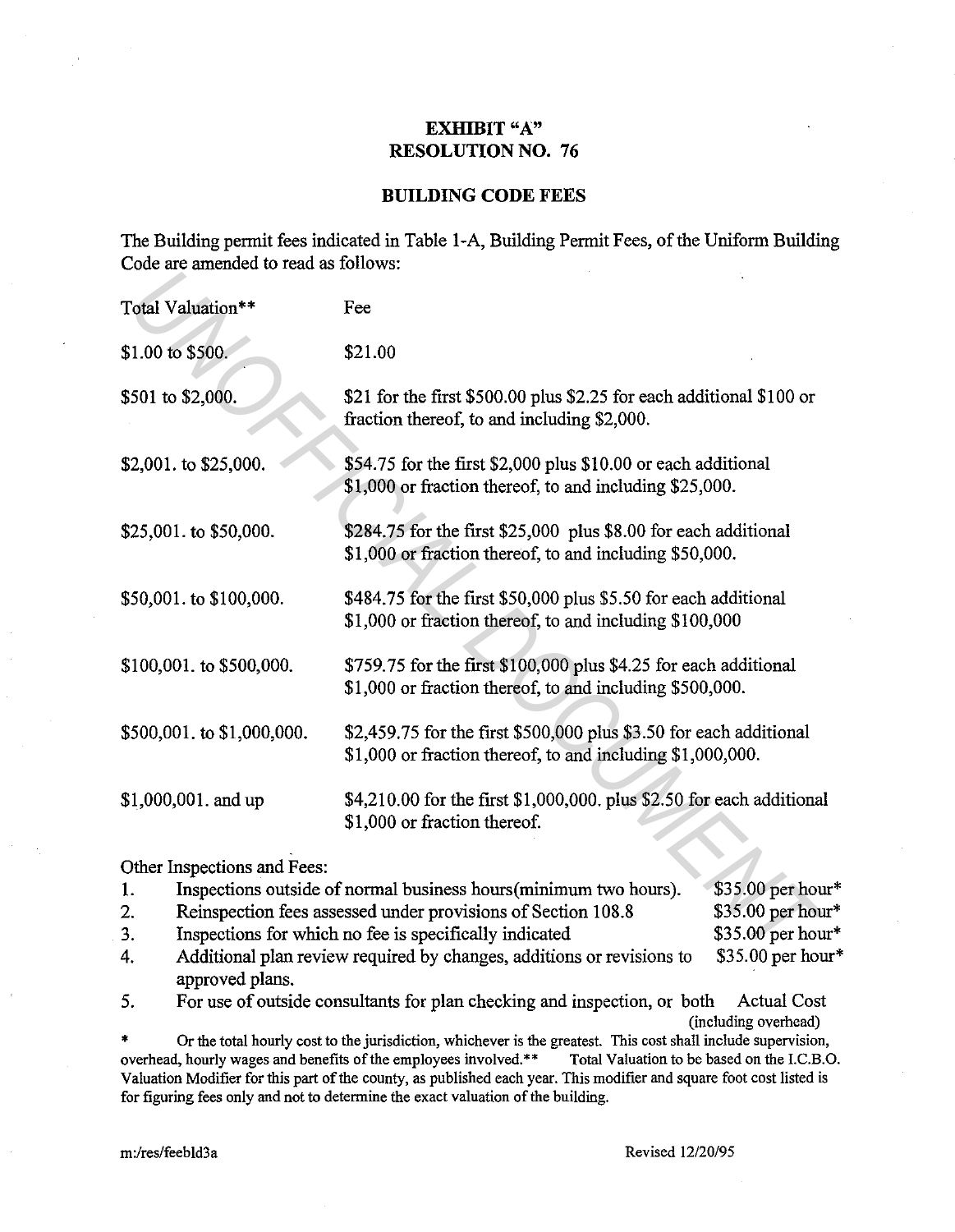## **PLANS CHECK FEE**

Plan Review Fees shall be 65 percent of the building permit fee in accordance with Section 107.3 of the Uniform Building Code.

#### **OVERTIME FEE**

- **1.**  2. Plans checker **Inspector** \$59.50 per hour
- 3. Permit Specialist
- 4. Building Official

# **PLUMBING CODE FEES**

|     |                                                           | <b>OVERTIME FEE</b>                                                                   |         |
|-----|-----------------------------------------------------------|---------------------------------------------------------------------------------------|---------|
|     |                                                           |                                                                                       |         |
| 1.  | Plans checker                                             | \$59.50 per hour                                                                      |         |
| 2.  | Inspector                                                 | $$48.00$ per hour                                                                     |         |
| 3.  | Permit Specialist                                         | \$35.00 per hour                                                                      |         |
| 4.  | <b>Building Official</b>                                  | \$67.50 per hour                                                                      |         |
|     |                                                           |                                                                                       |         |
|     |                                                           |                                                                                       |         |
|     |                                                           | <b>PLUMBING CODE FEES</b>                                                             |         |
|     |                                                           |                                                                                       |         |
| 1.  | Permit Issuance                                           |                                                                                       | \$20.00 |
| 2.  | For issuing of each supplemental permit                   |                                                                                       | \$10.00 |
|     | Unit fee schedule (In addition to item 1 or 2 above)      |                                                                                       |         |
| 1.  |                                                           | For each plumbing fixture or trap or set of fixtures on one trap (including water,    |         |
|     | drainage, piping and backflow protection therefor)        |                                                                                       | \$7.00  |
| 2.  | For each building sewer and each trailer park sewer       |                                                                                       | \$15.00 |
| 3.  | Rainwater systems - per drain (inside building)           |                                                                                       | \$7.00  |
| 4.  | For each cesspool (when permitted)                        |                                                                                       | \$25.00 |
| 5.  | For each private sewer disposal system                    |                                                                                       | \$40.00 |
| 6.  | For each water heater and/or vent                         |                                                                                       | \$7.00  |
| 7.  | For each gas piping system of one to five outlets         |                                                                                       | \$5.00  |
| 8.  | For each additional gas piping system outlet, per outlet. |                                                                                       | \$1.00  |
| 9.  |                                                           | For each industrial waste pre-treatment interceptor including its trap and            |         |
|     |                                                           | vent, excepting kitchen type grease interceptors functioning as fixture traps         | \$7.00  |
| 10. |                                                           | For installation, alteration or repair of water piping and/or water treating          |         |
|     | equipment, each                                           |                                                                                       | \$7.00  |
| 11. |                                                           | For repair or alteration of drainage or vent piping, each fixture                     | \$7.00  |
| 12. |                                                           | For each lawn sprinkler system on any one meter including backflow                    |         |
|     | protection devices therefore                              |                                                                                       | \$7.00  |
| 13. |                                                           | For atmospheric type vacuum breakers not included in item 2:                          |         |
|     | $1$ to 5                                                  |                                                                                       | \$5.00  |
|     | over 5, each                                              |                                                                                       | \$1.00  |
| 14. |                                                           | For each backflow protective device other than atmospheric type vacuum type breakers: |         |
|     | 2 inches and smaller                                      |                                                                                       | \$7.00  |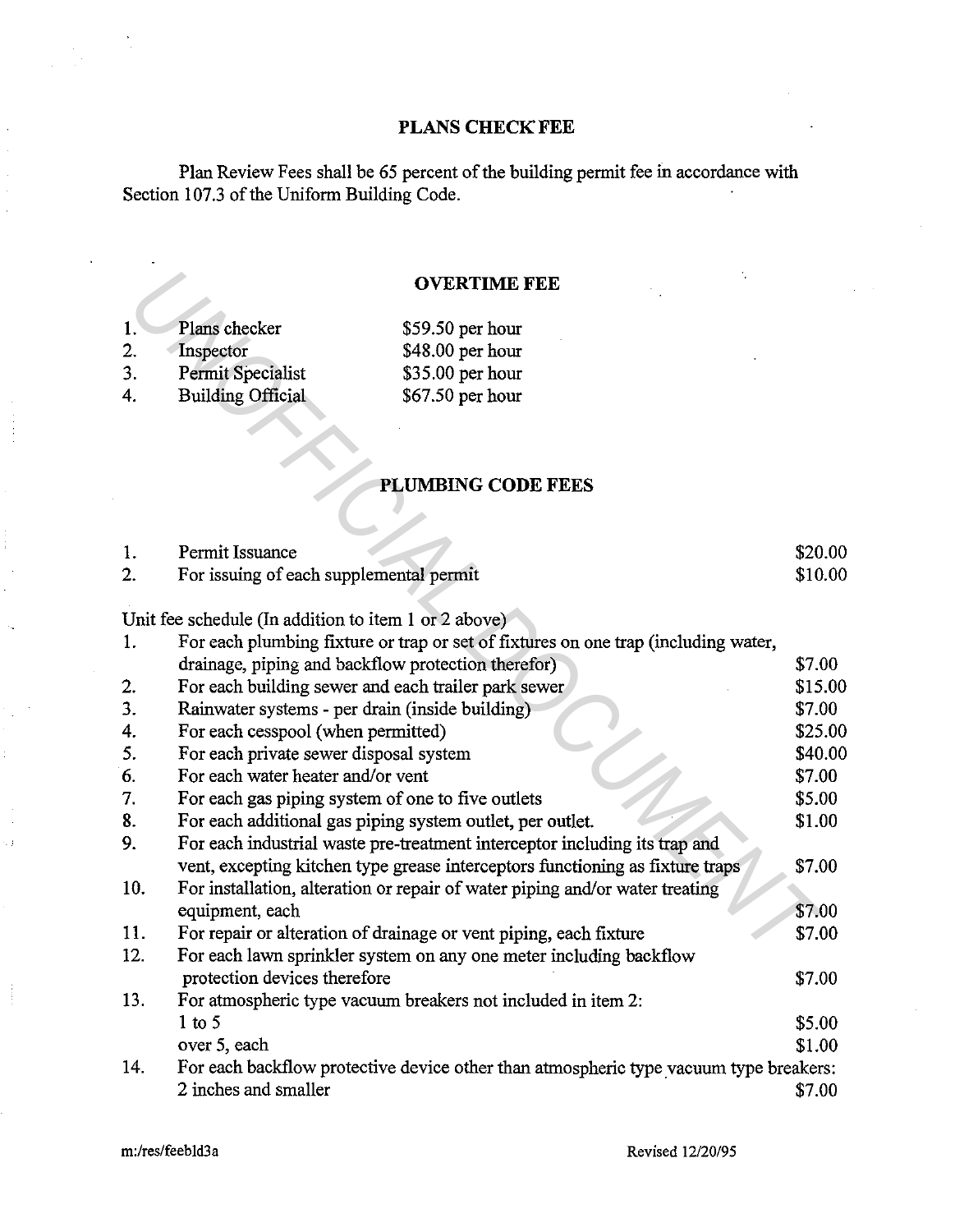|     | Over 2 inches                                                                | \$15.00   |
|-----|------------------------------------------------------------------------------|-----------|
|     | Other inspection and fees                                                    |           |
|     | Inspections outside of normal business hours (min. charge - 2 hours)         | $$30.00*$ |
| 2.  | Reinspection fee assessed under Section                                      | $$30.00*$ |
| 3.1 | Inspections for which no fee is specifically indicated (min. charge 2 hours) | $$30.00*$ |
| 4.  | Additional plans review required by changes, additions or revisions to       |           |
|     | approved plans (minimum charge one- half hour)                               | $$30.00*$ |

# **MECHANICAL CODE FEES**

|    | <i>P</i> uditional plans foviow required by enalges, additions of fovisions to<br>approved plans (minimum charge one- half hour) | \$30.00* |
|----|----------------------------------------------------------------------------------------------------------------------------------|----------|
|    |                                                                                                                                  |          |
|    | <b>MECHANICAL CODE FEES</b>                                                                                                      |          |
|    | Permit Issuance                                                                                                                  |          |
| 1. | For the issuance of each permit                                                                                                  | \$20.00  |
| 2. | For issuing each supplemental permit for which the original permit                                                               |          |
|    | has not expired, been canceled or finaled.                                                                                       | \$5.50   |
|    | Unit Fee Schedule                                                                                                                |          |
| Ι. | For the installation or relocation of each forced air or<br>Furnaces.                                                            |          |
|    | gravity-type furnace or burned, including ducts and vents attached to such                                                       |          |
|    | appliance, up to and including 100,000 Btu/h (29.3 kW).                                                                          | \$12.25  |
|    |                                                                                                                                  |          |
|    | For the installation or relocation of each forced air or gravity-type furnace or                                                 |          |
|    | burner, including ducts and vents attached to such an appliance over 100,000                                                     |          |
|    | Btu/h $(29.3 \text{ kW})$                                                                                                        | \$15.25  |
|    |                                                                                                                                  | \$12.25  |
|    | For the installation or relocation of each floor furnace, including vent                                                         |          |
|    | For the installation or relocation of each suspended heater, recessed wall heater                                                |          |
|    | or floor mounted unit heater                                                                                                     | \$12.25  |
|    |                                                                                                                                  |          |
| 2. | Appliance Vents. For the installation, relocation, or replacement of each                                                        |          |
|    | appliance vent installed and not included in an appliance permit                                                                 | \$5.50   |
| 3. | Repairs and Additions. For the repair of, alteration of, or addition to each                                                     |          |
|    | heating appliance, refrigeration unit, cooling unit, absorption unit, or each heating,                                           |          |
|    | cooling, absorption or evaporation cooling system, including installation of controls                                            |          |
|    | regulated by the Mechanical Code                                                                                                 | \$12.00  |
|    |                                                                                                                                  |          |
| 4. | Boilers, Compressors, and Absorption Systems. For the installation or                                                            |          |
|    | relocation of each boiler or compressor to and including three horsepower                                                        |          |
|    | (10.6 kW) or for each absorption system to and including 100,000 Btu/h (29.4 kW)                                                 | \$12.50  |

I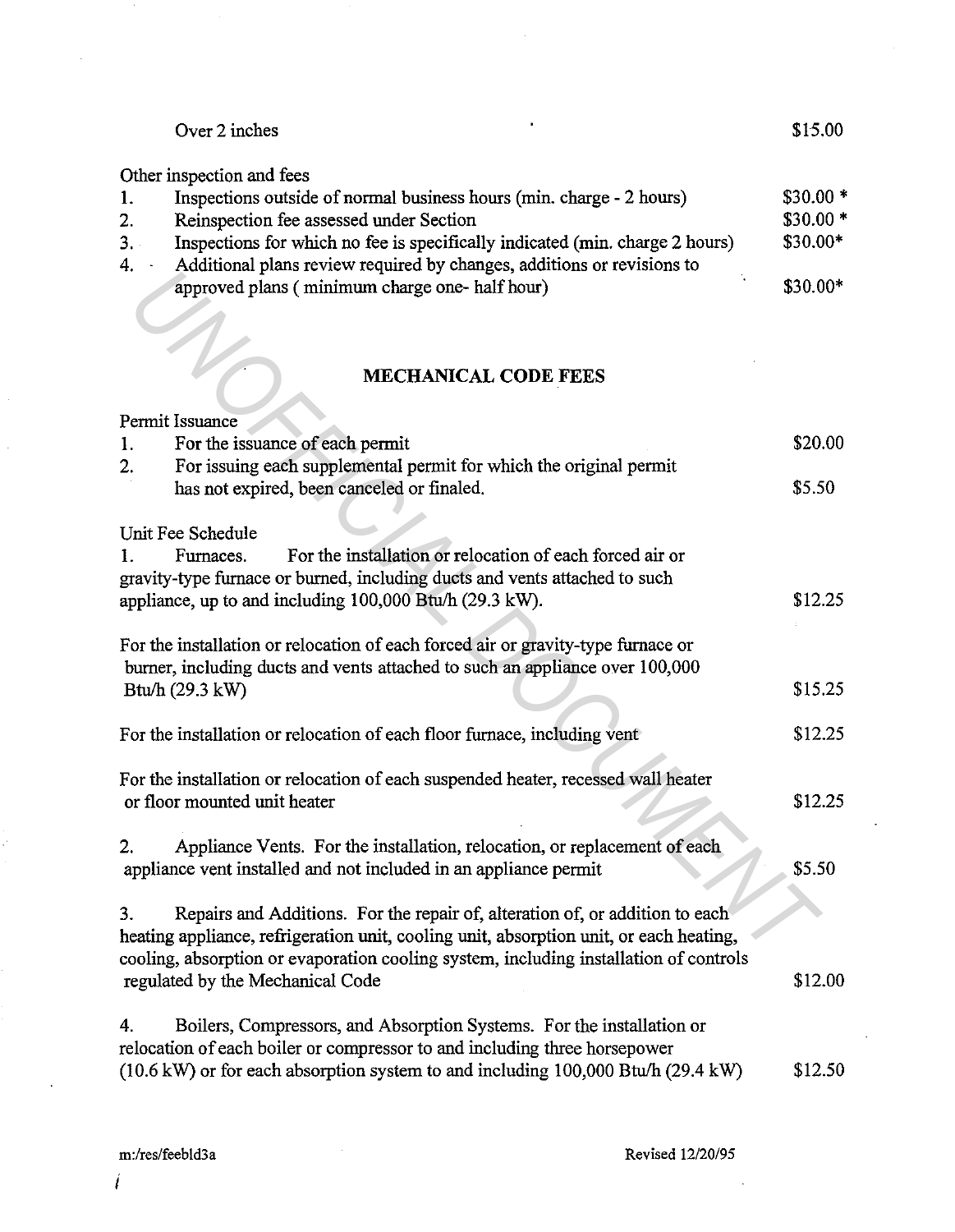| For the installation or relocation of each boiler or compressor over three<br>horsepower (10.6 kW) to and including 15 horsepower (52.7 kW) or for each<br>absorption system over 100,000 Btu/h (29.3 kW) to and including 500,000<br>Btu/h (146.6 kW)   | \$23.00          |  |
|----------------------------------------------------------------------------------------------------------------------------------------------------------------------------------------------------------------------------------------------------------|------------------|--|
| For the installation or relocation of each boiler or compressor over 15<br>horsepower (57.7 kW) to and including 30 horsepower (105.5 kW), or for<br>each absorption system over 500,000 Btu/h (146.6 kW) to and including<br>1,000,000 Btu/h (293.1 kW) | \$32.00          |  |
| For the installation or relocation of each boiler or compressor over 30<br>horsepower (105.5 kW) to and including 50 horsepower 176 kW), or for each<br>absorption system over 1,000,000 Btu/h (293.1 kW) to and including<br>1,750,000 Btu/h 512.9 kW)  | \$48.00          |  |
| For the installation or relocation of each boiler or compressor over 50<br>horsepower (176 kW), or for each absorption system over 1,750,000<br>Btu/h (512.9 kW)                                                                                         | \$80.00          |  |
| Evaporative Coolers For each evaporative cooler other than<br>6.<br>the portable type                                                                                                                                                                    | \$8.50           |  |
| 7.<br>Ventilation and Exhaust. For each ventilation fan connected to a single duct                                                                                                                                                                       | \$5.50           |  |
| For each ventilation system which is not a portion of a heating or air-<br>conditioning system authorized by a permit                                                                                                                                    | \$8.50           |  |
| For the installation of each hood which is served by a mechanical exhaust,<br>including the ducts for such a hood.                                                                                                                                       | \$8.50           |  |
| 8.<br>Incinerators. For the installation or relocation of each domestic type<br>incinerator                                                                                                                                                              | \$15.00          |  |
| For the installation or relocation of each commercial or industrial type<br>incinerator                                                                                                                                                                  | \$64.50          |  |
| Miscellaneous. For each appliance or piece of equipment regulated<br>9.<br>by the Mechanical Code but not classes in other appliance categories, or for<br>which no other fee is listed in the Code                                                      | \$9.00           |  |
| When Appendix B. Chapter 13., is applicable (See Section 103), permit fees for fuel gas piping                                                                                                                                                           |                  |  |
| shall be as follows:<br>For each gas pipe system of one to four outlets<br>For each gas piping system additional outlets over 5, each                                                                                                                    | \$5.00<br>\$1.00 |  |
|                                                                                                                                                                                                                                                          |                  |  |

 $\frac{1}{2} \sum_{i=1}^{N}$ 

 $\sim$  second and  $\sim$ 

 $\frac{1}{4}$ 

 $\mathcal{A}^{\mathcal{A}}$ 

k,

Ŷ, J.

 $\mathcal{H}_{\mathcal{G}}$ 

 $\sim$ 

 $\mathcal{L}_{\text{in}}$ 

m:/res/feebld3a Revised 12/20/95

 $\sim$ 

 $\ddot{\bullet}$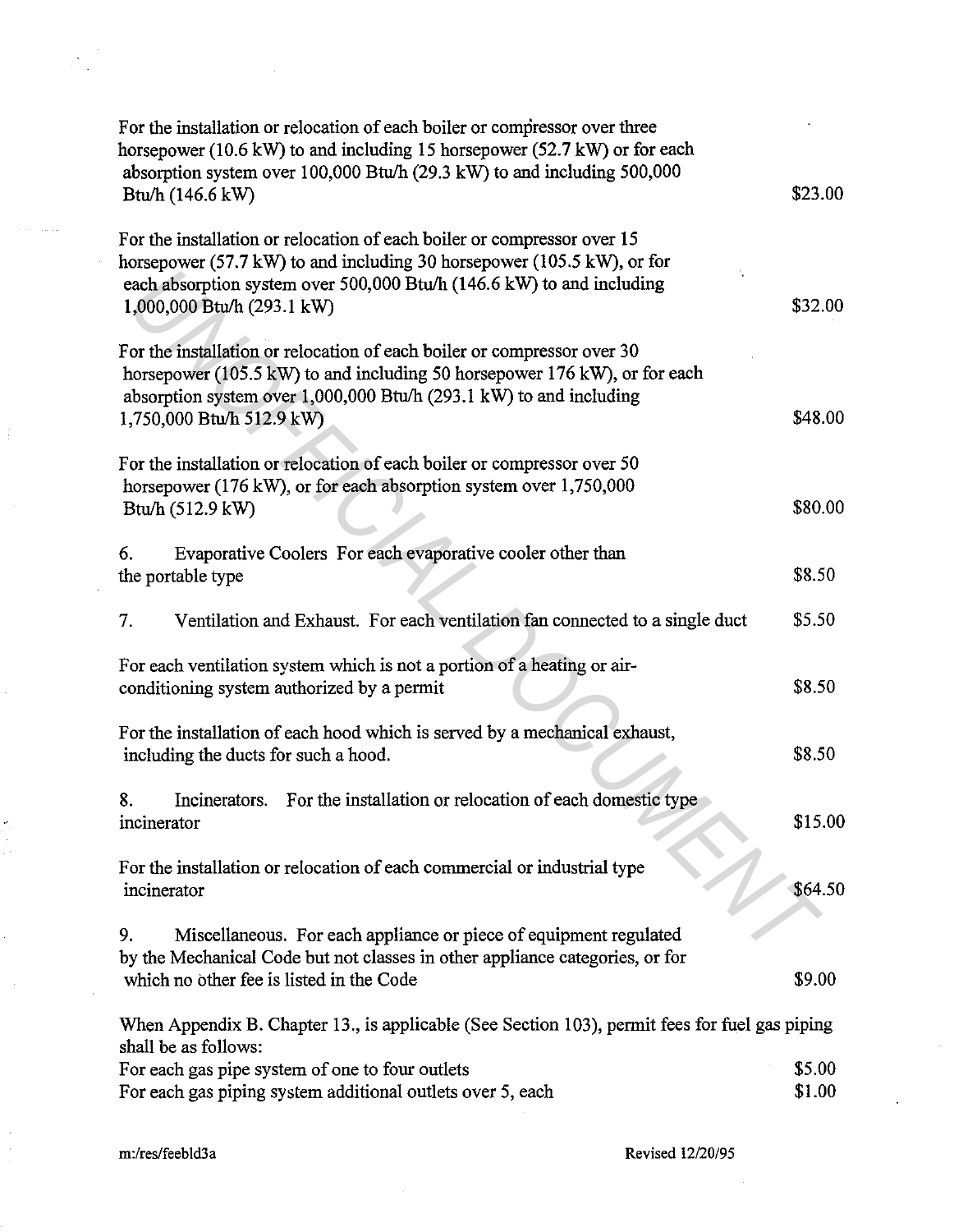When Appendix B, Chapter 14, is applicable )See Section 103, permit fees for process piping shall be as follows:

| For each hazardous process piping system (HPP) on one to four outlets     | \$5.00 |
|---------------------------------------------------------------------------|--------|
| For each piping system of five or more outlets, per outlet                | \$1.00 |
| For each non hazardous process piping system (NPP) of one to four outlets | \$5.00 |
| For each piping system of five or more outlets, per outlet                | \$.50  |

## Other Inspection and Fees

 $\overline{\phantom{a}}$ 

| 1. | Inspection fees outside business hours, per hour                                    | $$37.50*$ |
|----|-------------------------------------------------------------------------------------|-----------|
| 2. | Reinspection fees assess under provisions of Section 116.6, per inspection \$37.50* |           |
| 3. | Inspection for which no fee is specifically indicated, (Minimum charge -            |           |
|    | one half hour                                                                       | $$37.50*$ |
| 4. | Additional plan review required by changes, additions, or revisions to              |           |
|    | plans or to plans for which an initial review has been completed                    |           |
|    | (minimum charge one-half hour                                                       | $$37.50*$ |

# **MISCELLANEOUS FEES**

|    | Other Inspection and Fees                                                                                          |           |        |
|----|--------------------------------------------------------------------------------------------------------------------|-----------|--------|
| 1. | Inspection fees outside business hours, per hour                                                                   | $$37.50*$ |        |
| 2. | Reinspection fees assess under provisions of Section 116.6, per inspection \$37.50*                                |           |        |
| 3. | Inspection for which no fee is specifically indicated, (Minimum charge -                                           |           |        |
|    | one half hour                                                                                                      | \$37.50*  |        |
| 4. | Additional plan review required by changes, additions, or revisions to                                             |           |        |
|    | plans or to plans for which an initial review has been completed                                                   |           |        |
|    | (minimum charge one-half hour                                                                                      | \$37.50*  |        |
|    |                                                                                                                    |           |        |
|    | *Or the total hourly cost to the City, whichever is greatest. The cost shall include supervision,                  |           |        |
|    | overhead, equipment, hourly wages and fringe benefits of the employees involved.                                   |           |        |
|    |                                                                                                                    |           |        |
|    |                                                                                                                    |           |        |
|    | <b>MISCELLANEOUS FEES</b>                                                                                          |           |        |
|    |                                                                                                                    |           |        |
| 1. | Pre-application fees for preliminary review and evaluation (non-structure)                                         |           | no fee |
| 2. | Demolition permit<br>\$70.00                                                                                       |           |        |
| 3. | Mobile home location permit<br>\$52.50                                                                             |           |        |
| 4. | House Moving                                                                                                       |           |        |
|    | \$65.00<br>Class I and II Moving permit<br>a.                                                                      |           |        |
|    | \$50.00*<br>Inspection fee                                                                                         |           |        |
|    | *Plus \$30.00 per hour after the first hour and \$.50 per mile if the building to be moved is outside of the City. |           |        |
|    | Class III and IV Moving permit<br>b.                                                                               | \$65.00   |        |
|    | A cash deposit or Surety bond as indemnity to damage or injury to City<br>c.                                       |           |        |
|    | property in accordance with the House Moving Ordinance, Section 5.                                                 |           |        |
|    | A Liability Insurance policy, naming the City as an additional insured in<br>đ.                                    |           |        |
|    | accordance with the House Moving Ordinance, Section 5.                                                             |           |        |
|    | A cash deposit or a corporate surety bond for completion of the<br>e.                                              |           |        |
|    | house moved in accordance with the House Moving Ordinance, Section 5.                                              |           |        |
| 5. | Minimum Housing Inspection                                                                                         | $$50.00*$ |        |
|    | *Plus \$30.00 per hour after the first hour.                                                                       |           |        |
| 6. |                                                                                                                    |           |        |
|    | Work without a permit                                                                                              |           |        |
|    | See Section 107.5 of the Uniform Building Code<br>a.                                                               |           |        |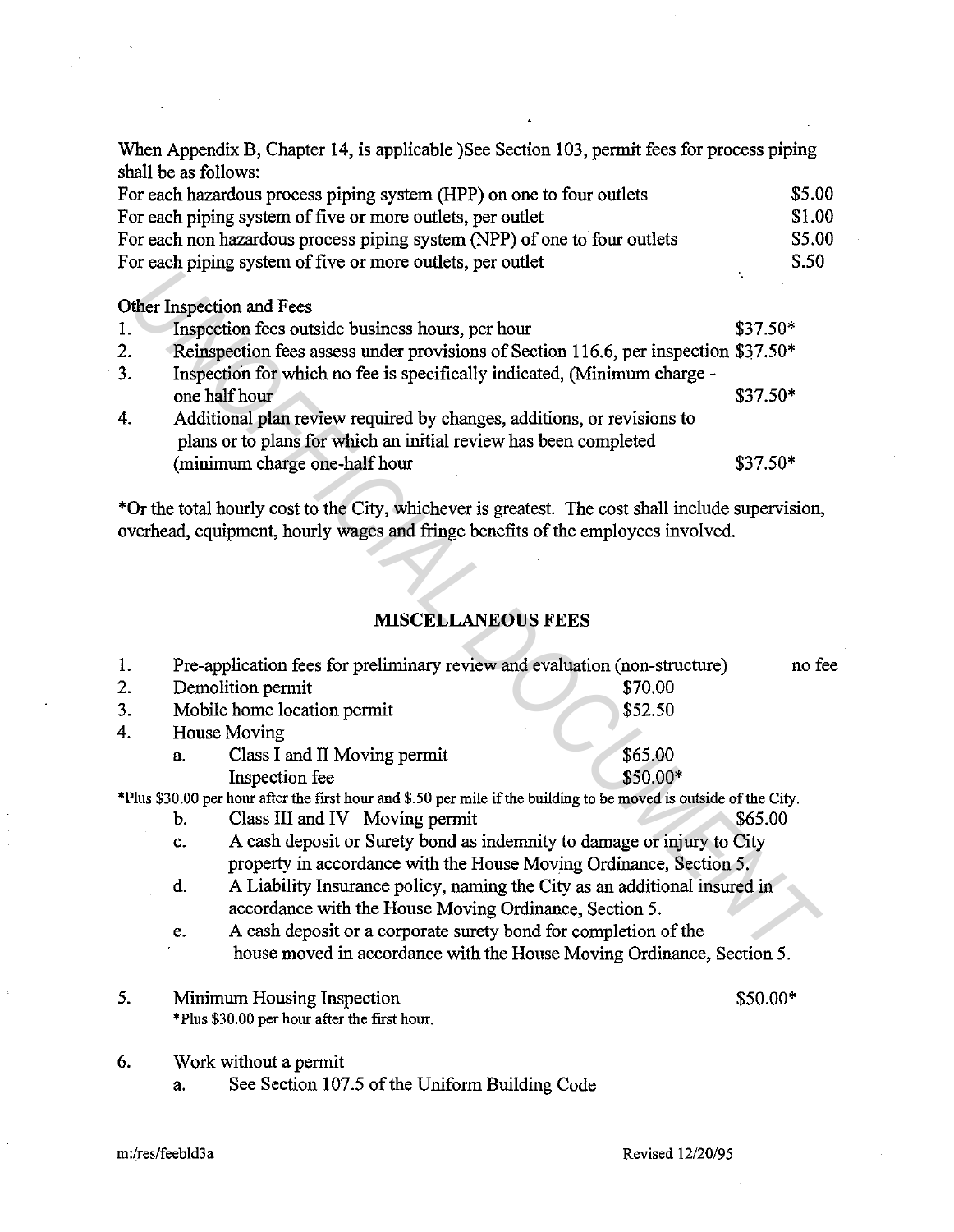- 7. Special Inspections (requested)
	- a. Fire or flood damage \$50.00
	- b. Mini Day Care or Day Care \$50.00
	- c. Nursing Homes, Hospitals, et al . \$50.00\*
		- \*Plus \$30.00 per hour after the first hour.
	- d. Special occupancies
- 8. Excess inspections created by contractor for a given inspection called for the UBC. Per inspection  $$32.00$
- 9. Condominium conversion plans review fees:

| $1-30$ units | \$250.00 |
|--------------|----------|
| 31-99 units. | \$375.00 |
| 100 or more  | \$500.00 |

- 10. Tents, canopies and air supported structures
	- a. Plans check fee \$88.00
	- b. Basis Permit Fee \$135.00

#### **ENERGY CODE FEES** .

| Excess inspections created by contractor for a given inspection called for<br>\$32.00                                                                                                                                                                                                                                                                                                         |
|-----------------------------------------------------------------------------------------------------------------------------------------------------------------------------------------------------------------------------------------------------------------------------------------------------------------------------------------------------------------------------------------------|
|                                                                                                                                                                                                                                                                                                                                                                                               |
|                                                                                                                                                                                                                                                                                                                                                                                               |
| A flat basis fee of \$4.50 will be collected on each approved plans that are issued in<br>accordance with the Uniform Building Code. For multi-family projects the basic fee of \$4.50<br>for the first living unit and a \$2.00 for each additional living unit in the project. This fee is to<br>forwarded to the Washington State Building Code Council on a quarterly basis in accordance |
| <b>ENERGY CODE FEES</b>                                                                                                                                                                                                                                                                                                                                                                       |
| In addition to the Building Code fees, an Energy Code plans check fee is hereby<br>established to check for energy requirements now called for by the Washington State Energy                                                                                                                                                                                                                 |
| \$60.00<br>\$45.00                                                                                                                                                                                                                                                                                                                                                                            |
| \$100.00<br>\$20.00<br>\$80.00<br>\$140.00                                                                                                                                                                                                                                                                                                                                                    |
|                                                                                                                                                                                                                                                                                                                                                                                               |

#### Remodels

one-half of the above fee (new Com. Bldg)

m:/res/feebld3a

Revised 12/20/95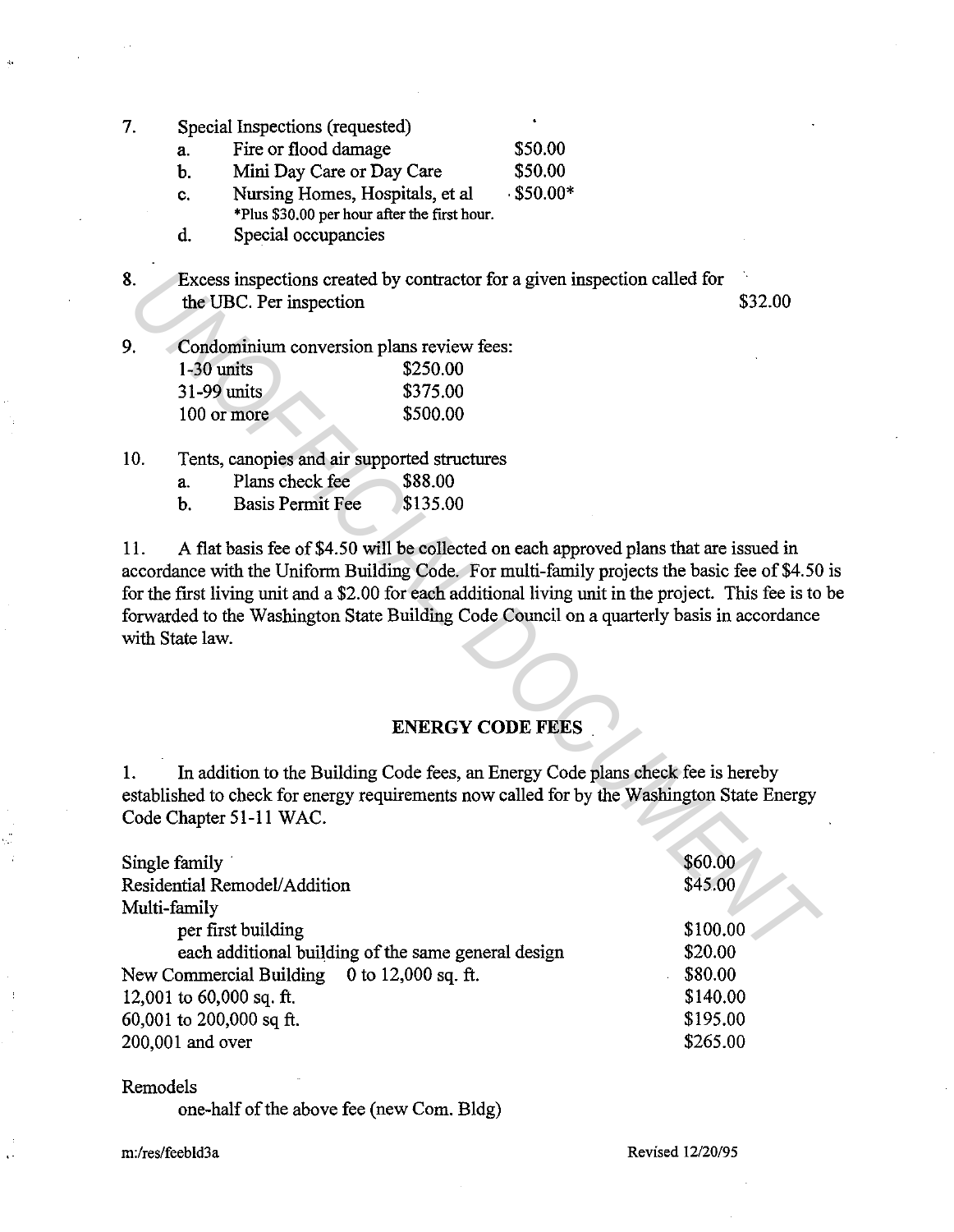Warehouses 70% of the above Commercial.

| <b>Tenant Improvement</b> |          |
|---------------------------|----------|
| No Energy Code change     | \$15.00  |
| 0 to $1,500$ sq ft        | \$37.50  |
| 1,500 to 3,000 sq ft.     | \$52.50  |
| 3,001 to 10,000 sq ft     | \$75.00  |
| 10,001 to 25,000 sq ft.   | \$110.00 |
| $25,001$ sq ft. and over  | \$145.00 |

#### **GRADING PERMIT AND PLANS CHECK**

|    | 3,001 to 10,000 sq ft<br>10,001 to 25,000 sq ft.<br>$25,001$ sq ft. and over                                                         | \$75.00<br>\$110.00<br>\$145.00 |
|----|--------------------------------------------------------------------------------------------------------------------------------------|---------------------------------|
| 2. | Fees for Special Inspections for Energy Code Requirements shall be one hundred and<br>thirty percent (130%) of the plans check fees. |                                 |
|    | <b>GRADING PERMIT AND PLANS CHECK</b>                                                                                                |                                 |
| 1. | Grading Plan Review Fees as listed in Table A-33-A of the Uniform Building Code i<br>amended by the following:                       |                                 |
|    | 50 cubic yards or less                                                                                                               | No fee                          |
|    | 51 to 100 cubic yards                                                                                                                | \$12.50                         |
|    | 101 to 1,000 cubic yards                                                                                                             | \$21.50                         |
|    | 1,001 to 10,000 cubic yards                                                                                                          | \$27.50                         |
|    | 10,001 to 100,000 cubic yards - for 1st 10,000 cu. yd.                                                                               | 27.50                           |
|    | plus \$12.50 for each additional 10,000 cu. yd. or fraction thereof.                                                                 |                                 |
|    | 100,001 to 200,000 cubic yards - for the 1st 100,000 cu. yd.                                                                         | \$150.00                        |
|    | plus \$8.00 for each additional 10,000 cu. yd. or fraction thereof.                                                                  |                                 |
|    | 200,001 cubic yards or more - for the first 200,000 cu yds                                                                           | \$225.00                        |
|    | plus \$4.00 for each additional 10,000 cu. yd. or fraction thereof.                                                                  |                                 |
|    | Other fees:                                                                                                                          |                                 |
|    | Additional plans review required by changes, additions or revisions to                                                               |                                 |
|    | approved plans (half hour minimum)                                                                                                   | \$30.00 ho                      |
| 2. | Grading Permit Fees as indicated in Table A-33-B of the Uniform Building Code are<br>hereby amended as follows:                      |                                 |

\$30.00 hour

2. Grading Permit Fees as indicated in Table A-33-B of the Uniform Building Code are hereby amended as follows:

| 50 cubic yards                                                     | \$15.00 |
|--------------------------------------------------------------------|---------|
| 51 to 100 cubic yards                                              | \$21.50 |
| 101 to 1,000 cubic yards, for the first 100 yards                  | \$21.50 |
| plus \$9.00 for each additional 100 cu. yards or fraction thereof. |         |
| $1,001$ to 10,000 cubic yards - for the 1st 1,000 cu. yds          | \$97.00 |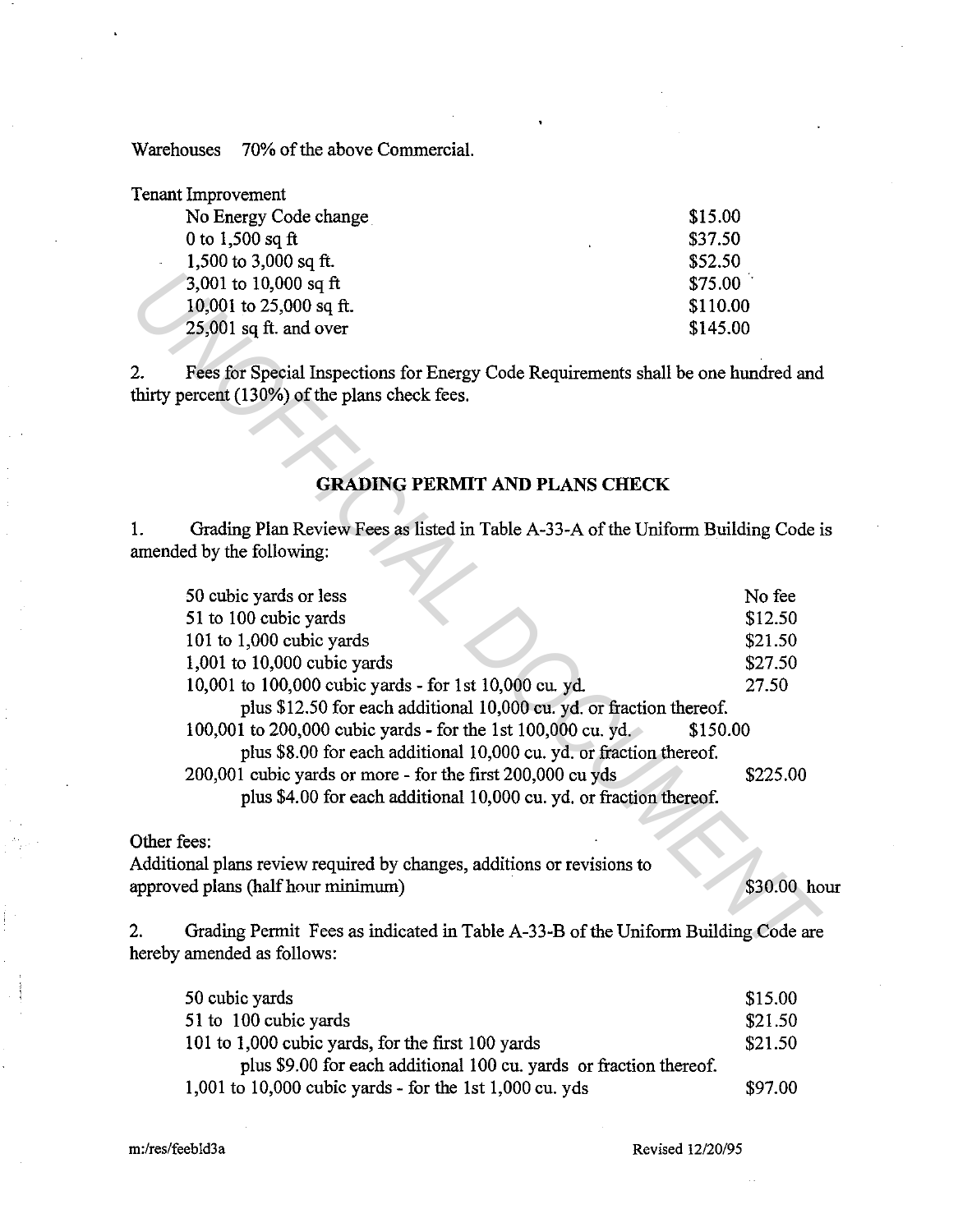| plus \$8.25 for each additional 1,000 cu. yds. or fraction thereof.  |          |
|----------------------------------------------------------------------|----------|
| 10,001 to 100,000 cubic yards - for 1st 10,000 cu. yds               | \$170.00 |
| plus \$21.50 for each additional 10,000 cu. yds or fraction thereof. |          |
| 100,001 cubic yards or more - for the first 100,000 cu yds.          | \$362.00 |
| plus \$21.50 for each addl. 100,000 cu. yds or fraction thereof.     |          |

Other Inspections and Fees

|     | Inspections outside of normal business hours (two hour minimum)                        | \$30.00 hour  |  |
|-----|----------------------------------------------------------------------------------------|---------------|--|
| 2.1 | Reinspection fees assessed under provisions of Section 108.8                           | $$30.00$ hour |  |
| 3.  | Inspections for which no fee is specifically indicated (1/2 hour minimum) \$30.00 hour |               |  |

Note: All footnotes in table A-33-A and A-33-B are still valid.

## **SIGN FEES**

1. Fees collected for **sign construction permit and plans check fee** for sign erected in accordance with the Uniform Sign Code will be collected in accordance with table 1-A in this exhibit A as revised and based on the evaluation established by the owner or installer. The U.S.C. fee schedule will start at the \$1,000.00 valuation mark. Sign valued for less than \$1,000.00 will have a permit fee of \$40.00 and a Plans check fee of \$26.00 plus the WSBCC fee. Inspections outside of normal business hours (two hour minimum) 530.00 hour<br>
Reinspection fece assessed under provisions of Section 108.8<br>
Inspections for which no Re is specifically indicated (1/2 hour minimum) \$30.00 hou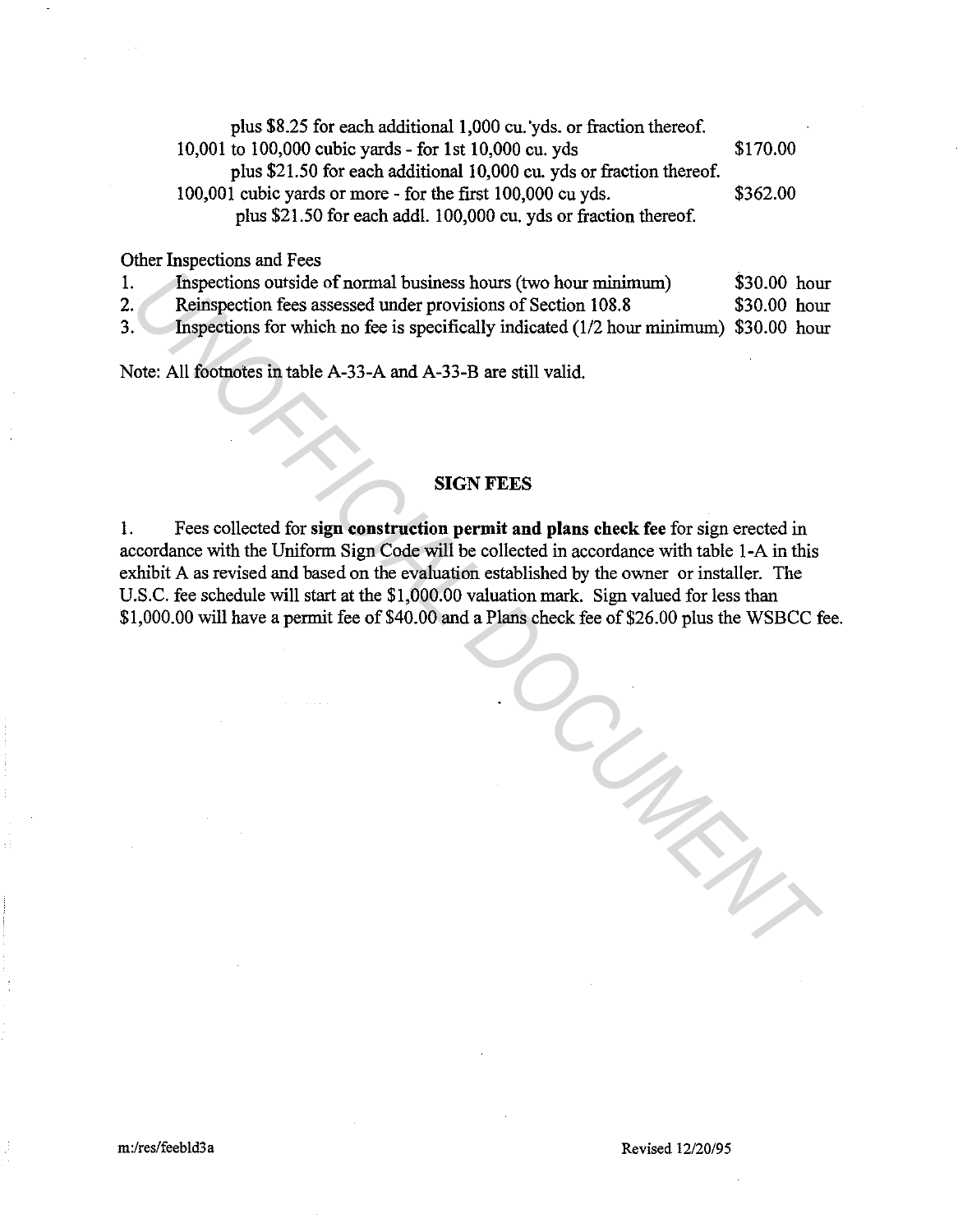# **EXHIBIT B RESOLUTION NO. 76**

# **PLANNING AND DEVELOPMENT FEES**

## PLAT FEES

| <b>PLAT FEES</b>                                                                 |                                                                                                                                 |  |
|----------------------------------------------------------------------------------|---------------------------------------------------------------------------------------------------------------------------------|--|
| <b>Preliminary Plat</b><br>Less than 10 acres<br>10 to 50 acres<br>Over 50 acres | \$2,250 plus consultant fees over 4 hours<br>3,500 plus consultant fees over 4 hours<br>6,000 plus consultant fees over 4 hours |  |
| <b>Plat Amendment:</b><br>Major<br>Minor                                         | (before final plat approval):<br>\$1,480 plus consultant fees over 2 hours<br>\$480 plus consultant fees over 2 hours           |  |
| Final Plat:                                                                      | \$2,200 plus \$30 per lot and any consulting fees                                                                               |  |
| <b>Plat Alterations:</b>                                                         | (after final plat approval): \$240 plus consultant fees<br>over 2 hours                                                         |  |
| Binding Site Plans:                                                              | \$1,200 plus consultant fees over 4 hours                                                                                       |  |
| Short Plat / Large Lots:                                                         | \$1,200 plus consultant fees over 4 hours                                                                                       |  |
| Short Plat / Large Lot Amendments:                                               | \$240 plus consultant fees over 2 hours                                                                                         |  |
| Boundary Line Adjustments:                                                       | \$220                                                                                                                           |  |
| Lot Combinations:                                                                | \$180                                                                                                                           |  |
| Recording Fees:                                                                  | Are not included                                                                                                                |  |
| DISCRETIONARY LAND USE PERMITS:                                                  |                                                                                                                                 |  |

# DISCRETIONARY LAND USE PERMITS:

Planned Development Districts: Less than 10 acres 10 to 50 acres Over 50 acres

\$1,840 plus consultant fees over 4 hours \$2,680 plus consultant fees over 4 hours \$4,360 plus consultant fees over 4 hours

Conditional Use Permits: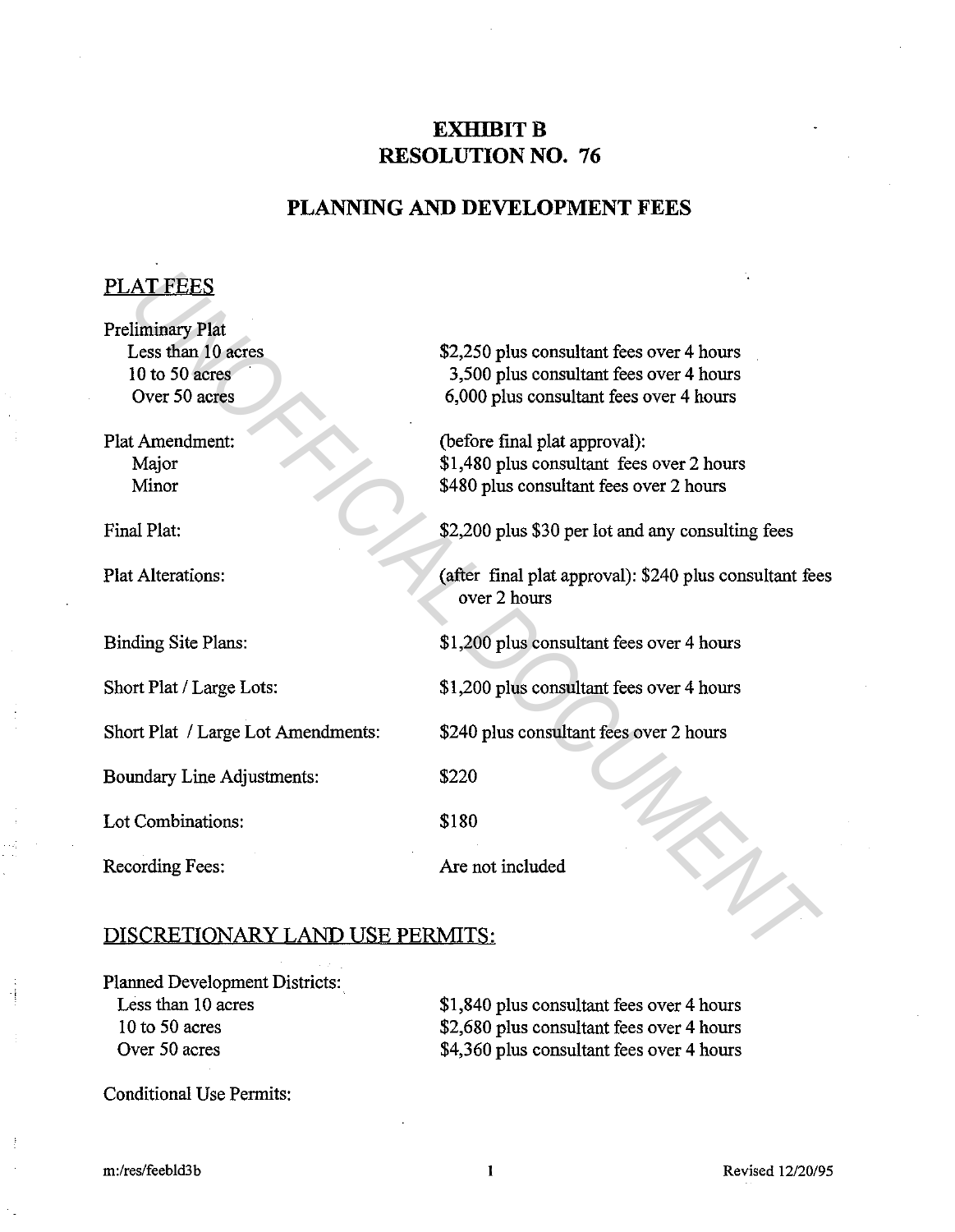| Less than 10 acres<br>$10$ to $50$ acres<br>Over 50 acres                                                                                      | \$1,840 plus consultant fees over 4 hours<br>\$2,680 plus consultant fees over 4 hours<br>\$4,360 plus consultant fees over 4 hours |      |
|------------------------------------------------------------------------------------------------------------------------------------------------|-------------------------------------------------------------------------------------------------------------------------------------|------|
| Nonconforming Use Permits:<br>Less than 10 acres<br>10 to 50 acres<br>Over 50 acres                                                            | \$1,840 plus consultant fees over 4 hours<br>\$2,680 plus consultant fees over 4 hours<br>\$4,360 plus consultant fees over 4 hours |      |
| <b>Major Variances:</b>                                                                                                                        | \$1,200 plus consultant fees over 4 hours                                                                                           |      |
| Minor Variances:                                                                                                                               | \$220 plus any consultant fees                                                                                                      |      |
| <b>Administrative Use Permits:</b>                                                                                                             | \$150                                                                                                                               |      |
| Major Amendment:                                                                                                                               | \$600                                                                                                                               |      |
| Minor Amendment:                                                                                                                               | \$240                                                                                                                               |      |
| SHORELINE PERMITS, INCLUDING CONDITIONAL USE, VARIANCES                                                                                        |                                                                                                                                     |      |
| <b>Substantial Development Permit:</b>                                                                                                         |                                                                                                                                     |      |
| Less than $$10,000$<br>$$10,001 - 100,000$<br>$$100,001 - 250,000$<br>\$250,001 - 500,000<br>\$500,001 - 1,000,000<br>Greater than \$1,000,000 | \$<br>770<br>\$1,070<br>\$2,200<br>\$3,000<br>\$4,000<br>\$5,000                                                                    |      |
| Revision:                                                                                                                                      | \$240                                                                                                                               |      |
| <b>APPEALS &amp; RECONSIDERATIONS:</b>                                                                                                         |                                                                                                                                     |      |
| Reconsideration of a Decision of the Hearing Examiner:<br>\$300                                                                                |                                                                                                                                     |      |
| Annael of the Administrative Officer's Decisions                                                                                               |                                                                                                                                     | 0250 |

# SHORELINE PERMITS, INCLUDING CONDITIONAL USE, VARIANCES

| Less than $$10,000$      | \$770   |
|--------------------------|---------|
| $$10,001 - 100,000$      | \$1,070 |
| $$100,001 - 250,000$     | \$2,200 |
| \$250,001 - 500,000      | \$3,000 |
| \$500,001 - 1,000,000    | \$4,000 |
| Greater than \$1,000,000 | \$5,000 |
| Revision:                | ደ240    |

# APPEALS & RECONSIDERATIONS:

Appeal of the Administrative Officer's Decision:

Appeal of the Examiner's Decision:

Appeal of a Decision of the Environmental Official:

\$360

\$420

\$420 plus consultants' fees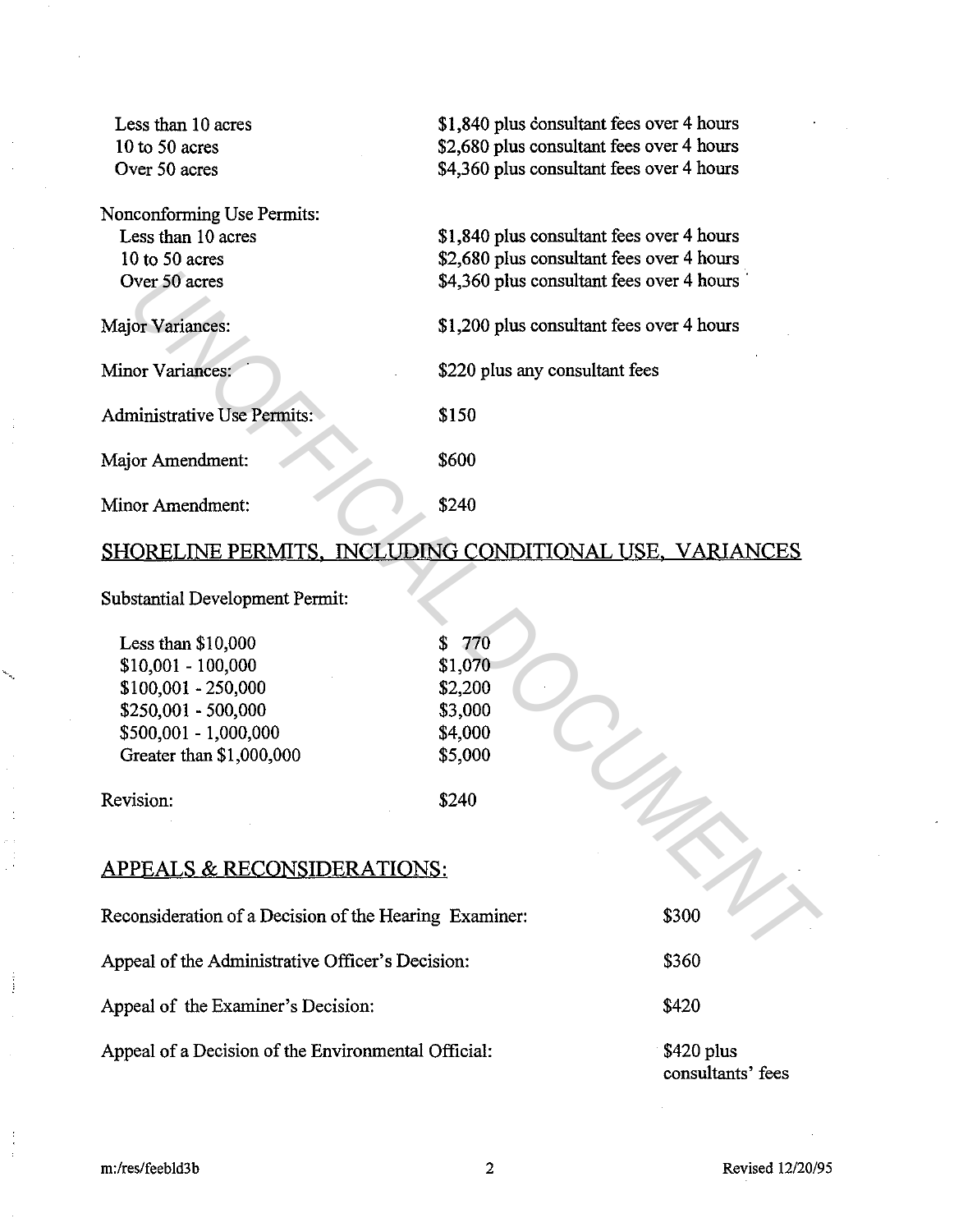# AMENDMENT TO PLANS AND REGULATIONS

| Amendment to the Plans & Programs:                                                                                                                                                                                                                                                            | \$600 plus consultant fees over 4 hours                        |  |  |
|-----------------------------------------------------------------------------------------------------------------------------------------------------------------------------------------------------------------------------------------------------------------------------------------------|----------------------------------------------------------------|--|--|
| Amendment to Development Regulations:                                                                                                                                                                                                                                                         | \$840 plus consultant fees over 4 hours                        |  |  |
|                                                                                                                                                                                                                                                                                               |                                                                |  |  |
| MISC. PLANNING FEES:                                                                                                                                                                                                                                                                          |                                                                |  |  |
| Revocation:                                                                                                                                                                                                                                                                                   | \$1,200                                                        |  |  |
| Relinquishment:                                                                                                                                                                                                                                                                               | \$120                                                          |  |  |
| Transfer of Development Rights:                                                                                                                                                                                                                                                               | \$180                                                          |  |  |
| Time Extensions:                                                                                                                                                                                                                                                                              | \$240                                                          |  |  |
| Annexation petition:                                                                                                                                                                                                                                                                          | \$420 plus consultant fees                                     |  |  |
| <b>SEPA AND WETLAND FEES</b>                                                                                                                                                                                                                                                                  |                                                                |  |  |
| <b>Environmental Checklist:</b><br><b>Initial Review:</b><br><b>Subsequent Reviews:</b>                                                                                                                                                                                                       | \$480 plus consultant fees over 4 hours<br><b>Actual Costs</b> |  |  |
| <b>Expanded Environmental Checklist:</b>                                                                                                                                                                                                                                                      | <b>Additional \$120</b>                                        |  |  |
| <b>Environmental Impact Statement:</b><br>Preparation and Review of EIS - Actual Costs including staff and consultant charges. The Community<br>Development Director shall estimate final cost. A deposit of 33% of that cost shall be placed with<br>City before any work on EIS is started. |                                                                |  |  |
| Review of Wetland Report to Verify Presence of Wetlands:                                                                                                                                                                                                                                      | \$70 plus consultant fees                                      |  |  |
| Site Visit to Verify Wetlands:                                                                                                                                                                                                                                                                | <b>Actual Costs</b>                                            |  |  |
| Review of Wetlands Analysis Report:                                                                                                                                                                                                                                                           | <b>Actual Costs</b>                                            |  |  |
| Review of Non-Compensatory Mitigation Plan:                                                                                                                                                                                                                                                   | <b>Actual Costs</b>                                            |  |  |
| Review of Compensatory Mitigation Plan:                                                                                                                                                                                                                                                       | <b>Actual Costs</b>                                            |  |  |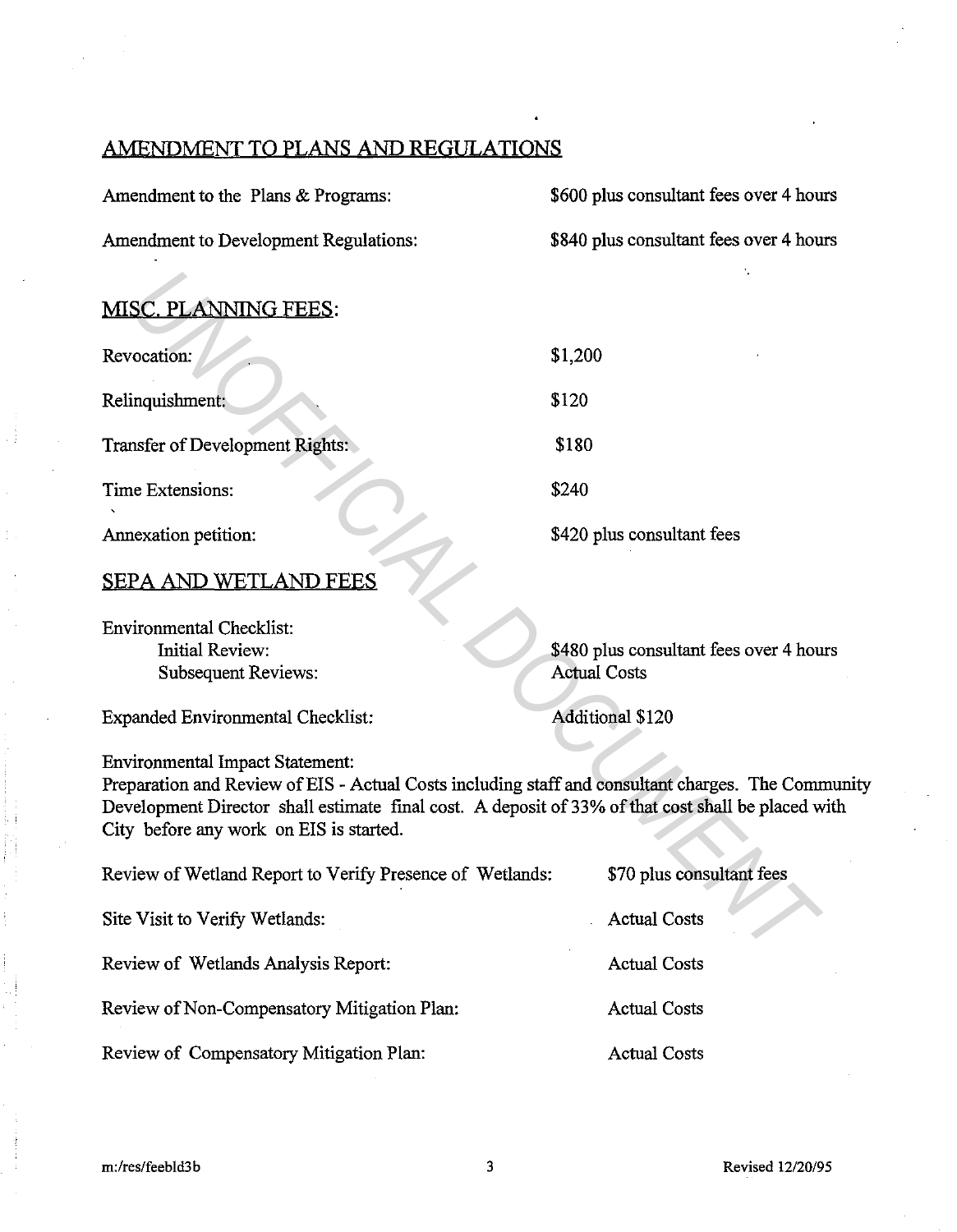Wetland Variance:

Reasonable Use Exception:

\$1,840 plus consultant fees over 4 hours

\$1,840 plus consultant fees over 4 hours

UNOFFICIAL DOCUMENT